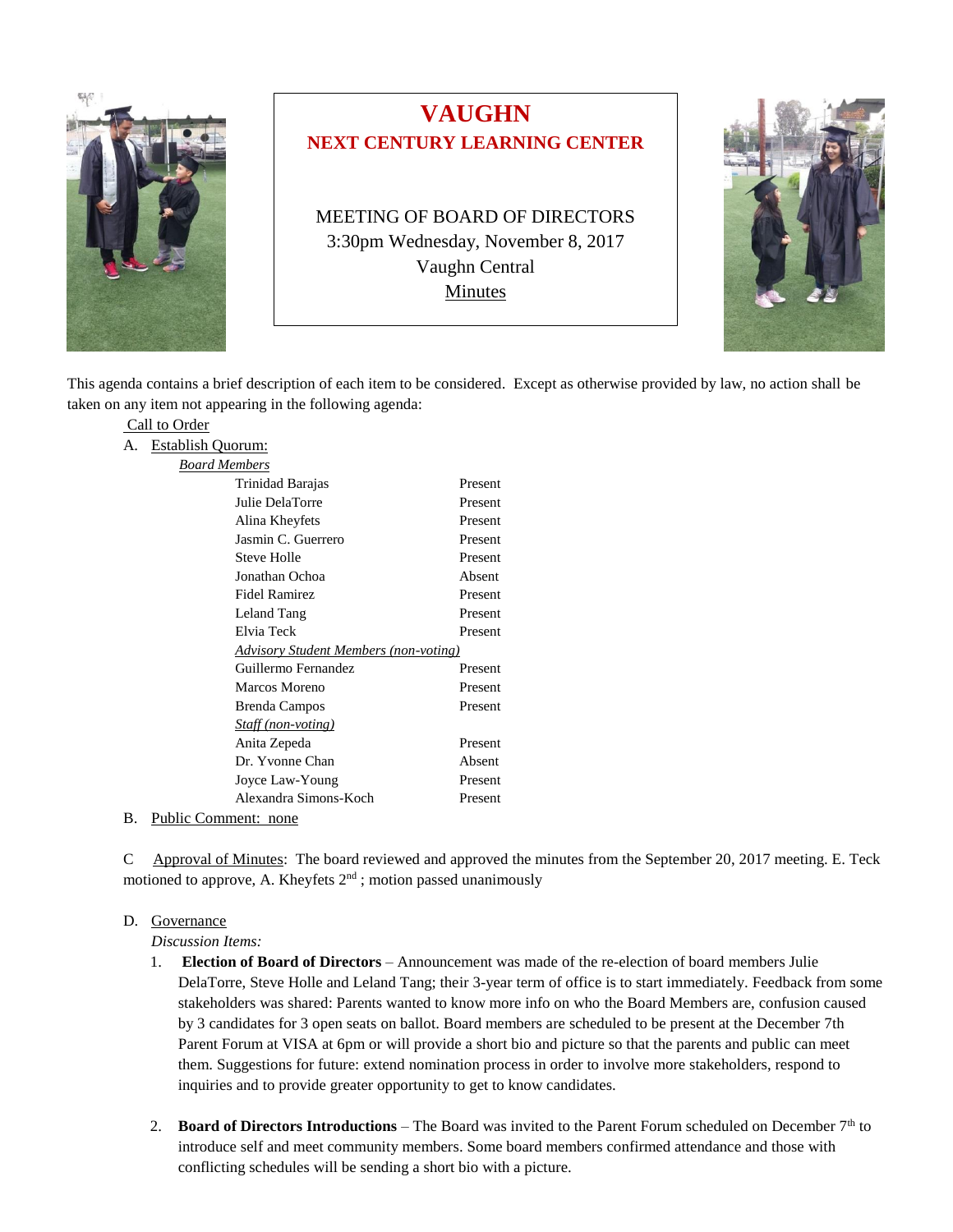3. **LAUSD Oversight Report** – The Board reviewed and discussed the formal results of Vaughn's 2016-17 Oversight Report and received informal feedback provided from the 2017-18 Oversight visit. Formal results from the 2016-2017 1) Governance-4/4, 2) Student Achievement 4/4 (due to growth), 3) Organizational Management-3/4 \*\*Comments included: did not see lockdown drill in the official drill schedule calendar, 6 overdue IEPS, and 2 triennials. (Vaughn hired an additional counselor and psychologist to try to alleviate the work load, and has started to contract independent vendors for help with assessments). 4) Fiscal-3/4 \*\*\*unaudited interim financials did not match the end of the year audit. (Some discussion included: grants came in mid-year, 3 certificated positions not filled for the year, preliminary budget requested before state revised budget), potential conflict of interest concerns were discussed regarding contracts with investment monitor and charter founder (Board called for open bidding and request for proposals for an investment monitor).

Informal results for 2017-2018 Oversight - technology integration evident schoolwide, more academic vocabulary and student collaboration being utilized in classrooms. Need more differentiation for English Learners. Formal results will be shared when received from LAUSD.

## Goals, Accountability and Outcomes:

## • **Curriculum & Instruction**

- *Action Items:*
	- 1. **Certification of Athletic Team Coaches** The Board received information on new CCR Section 5593 mandated requirements related to the hiring of athletic coaches and the certification needed for recommended personnel. Roxanne Romero, Director of Operations presented the new laws and requirements that went into effect on August 30<sup>th</sup>. All coaches must be approved by the board within 30 days of them being hired. List of coaches verified by Ms. Romero as meeting requirements and recommended for certification were moved for approval in motion made by J. Guerrero,  $2<sup>nd</sup>$  by Julie Delatorre; motion passed unanimously.
	- 1. **GEAR-UP Partnership Grant Award** The Board received information and discussed the award notification of the GEAR-UP Partnership Grant Award with YPI serving a group of schools (charter and district schools).

Vaughn will be the LEA agency and will be responsible for accountability reporting for the grant. Motion was made by Fidel Ramirez to accept the lead responsibility of the GEAR-Up grant and to move on contracting YPI for assistance , 2nd by Trinidad Barajas; motion passed unanimously.

# • **Business**

### *Action Items:*

1. **2016-17 Audited Financial Report** – The Board reviewed and acted on adoption of Vaughn's 2016-17 Audited Financials. Vaughn's auditor, Marlene Gomez provided the audited financial report for 2016-17. No irregularities were noted, no management disagreements, high current assets, positive net income, allocation of 95% program and 5% management (consistent with previous years), high cost in construction Title 1 Program testing was compliant, considered low risk auditee for Federal spending/funding. Motion to approve 2016-17 Audited Financials made by J. Guerrero,  $2<sup>nd</sup>$  by E. Teck; motion passed unanimously.

# • **Partnership**

### *Discussion Items:*

1. **Vaughn's Food Program –** The Board received information on vendor related issues concerning Vaughn's food program. A. Zepeda shared problems experienced with Vaughn's contracted vendor Gold Star, not delivering food and of associated concerns in ensuring meals to students. Due to multiple complaints filed, the state issued an emergency advisory granting permission for schools to use other vendors without the need for competitive bids as long as indicated threshold for contracts was adhered to. Gold Star has since addressed their issues and is delivering food on time and as ordered. Discussion included a suggestion to open bids for an alternative vendor and that our Nutrition Program Director perform an analysis and taste test survey for foods that students prefer.